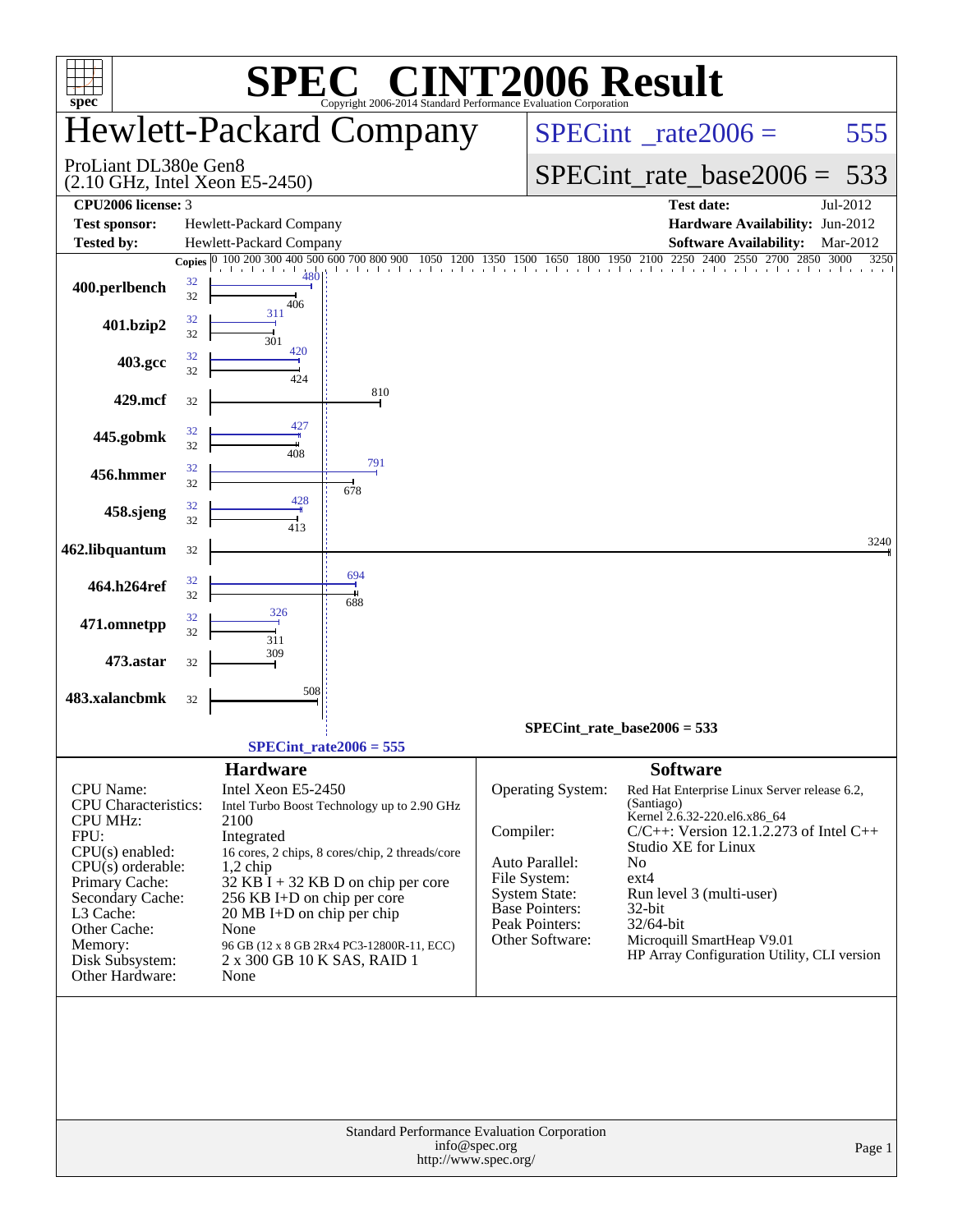

# Hewlett-Packard Company

(2.10 GHz, Intel Xeon E5-2450) ProLiant DL380e Gen8

SPECint rate $2006 = 555$ 

### [SPECint\\_rate\\_base2006 =](http://www.spec.org/auto/cpu2006/Docs/result-fields.html#SPECintratebase2006) 533

**[Test sponsor:](http://www.spec.org/auto/cpu2006/Docs/result-fields.html#Testsponsor)** Hewlett-Packard Company **[Hardware Availability:](http://www.spec.org/auto/cpu2006/Docs/result-fields.html#HardwareAvailability)** Jun-2012

**[CPU2006 license:](http://www.spec.org/auto/cpu2006/Docs/result-fields.html#CPU2006license)** 3 **[Test date:](http://www.spec.org/auto/cpu2006/Docs/result-fields.html#Testdate)** Jul-2012 **[Tested by:](http://www.spec.org/auto/cpu2006/Docs/result-fields.html#Testedby)** Hewlett-Packard Company **[Software Availability:](http://www.spec.org/auto/cpu2006/Docs/result-fields.html#SoftwareAvailability)** Mar-2012

#### **[Results Table](http://www.spec.org/auto/cpu2006/Docs/result-fields.html#ResultsTable)**

|                                                                                                          | <b>Base</b>   |                |            |                |                 |                |       | <b>Peak</b>   |                |              |                |              |                |              |
|----------------------------------------------------------------------------------------------------------|---------------|----------------|------------|----------------|-----------------|----------------|-------|---------------|----------------|--------------|----------------|--------------|----------------|--------------|
| <b>Benchmark</b>                                                                                         | <b>Copies</b> | <b>Seconds</b> | Ratio      | <b>Seconds</b> | Ratio           | <b>Seconds</b> | Ratio | <b>Copies</b> | <b>Seconds</b> | <b>Ratio</b> | <b>Seconds</b> | <b>Ratio</b> | <b>Seconds</b> | <b>Ratio</b> |
| 400.perlbench                                                                                            | 32            | 771            | 406        | 771            | 405I            | 769            | 407   | 32            | 652            | 480          | 651            | 480          | 650            | 481          |
| 401.bzip2                                                                                                | 32            | 1029           | 300        | 1024           | 301             | 1022           | 302   | 32            | 996            | 310          | 991            | 311          | 991            | 311          |
| $403.\mathrm{gcc}$                                                                                       | 32            | 608            | 424        | 608            | 424             | 608            | 424   | 32            | 614            | 420          | 613            | 420          | 610            | 422          |
| $429$ .mcf                                                                                               | 32            | 360            | 810        | 359            | 812             | 361            | 807   | 32            | 360            | 810          | 359            | 812          | 361            | 807          |
| $445$ .gobmk                                                                                             | 32            | 823            | 408        | 822            | 408             | 801            | 419   | 32            | 799            | 420          | 784            | 428          | 786            | 427          |
| 456.hmmer                                                                                                | 32            | 438            | 681        | 440            | 678             | 440            | 678   | 32            | 377            | 792          | 378            | 790          | 378            | <u>791</u>   |
| $458$ .sjeng                                                                                             | 32            | 937            | 413        | 933            | 415             | 937            | 413   | 32            | 890            | 435          | 906            | 427          | 904            | 428          |
| 462.libquantum                                                                                           | 32            | 205            | 3240       | 205            | 3230            | 205            | 3240  | 32            | 205            | 3240         | 205            | 3230         | 205            | 3240         |
| 464.h264ref                                                                                              | 32            | 1010           | 701        | 1035           | 684             | 1029           | 688   | 32            | 1019           | 695          | 1021           | 694          | 1026           | 691          |
| 471.omnetpp                                                                                              | 32            | 643            | 311        | 642            | 311             | 644            | 311   | 32            | 614            | 326          | 613            | 326          | 613            | 326          |
| $473$ . astar                                                                                            | 32            | 730            | 308        | 725            | 31 <sub>0</sub> | 728            | 309   | 32            | 730            | 308          | 725            | 310          | 728            | 309          |
| 483.xalancbmk                                                                                            | 32            | 434            | <b>508</b> | 435            | 508             | 434            | 509   | 32            | 434            | 508          | 435            | 508          | 434            | 509          |
| Results appear in the order in which they were run. Bold underlined text indicates a median measurement. |               |                |            |                |                 |                |       |               |                |              |                |              |                |              |

#### **[Submit Notes](http://www.spec.org/auto/cpu2006/Docs/result-fields.html#SubmitNotes)**

 The numactl mechanism was used to bind copies to processors. The config file option 'submit' was used to generate numactl commands to bind each copy to a specific processor. For details, please see the config file.

#### **[Operating System Notes](http://www.spec.org/auto/cpu2006/Docs/result-fields.html#OperatingSystemNotes)**

 Stack size set to unlimited using "ulimit -s unlimited" Transparent Huge Pages enabled with: echo always > /sys/kernel/mm/transparent\_hugepage/enabled Filesystem page cache cleared with:<br>echo 1 > /proc/sys/vm/drop ca /proc/sys/vm/drop\_caches runspec command invoked through numactl i.e.: numactl --interleave=all runspec <etc> Drive Write Cache set to Enabled in HP Array Configuration Utility, CLI version Accelerator Ratio for Reads/Writes set to = 100% Read / 0% Write in HP Array Configuration Utility, CLI version

#### **[Platform Notes](http://www.spec.org/auto/cpu2006/Docs/result-fields.html#PlatformNotes)**

 BIOS Configuration: HP Power Profile set to Custom Energy/Performance Bias is set to Maximum Performance Thermal Configuration set to Maximum Cooling Collaborative Power Control set to Disabled Sysinfo program /cpu2006/config/sysinfo.rev6800 \$Rev: 6800 \$ \$Date:: 2011-10-11 #\$ 6f2ebdff5032aaa42e583f96b07f99d3 running on dl380e-4 Wed Jul 25 16:40:56 2012 Continued on next page

> Standard Performance Evaluation Corporation [info@spec.org](mailto:info@spec.org) <http://www.spec.org/>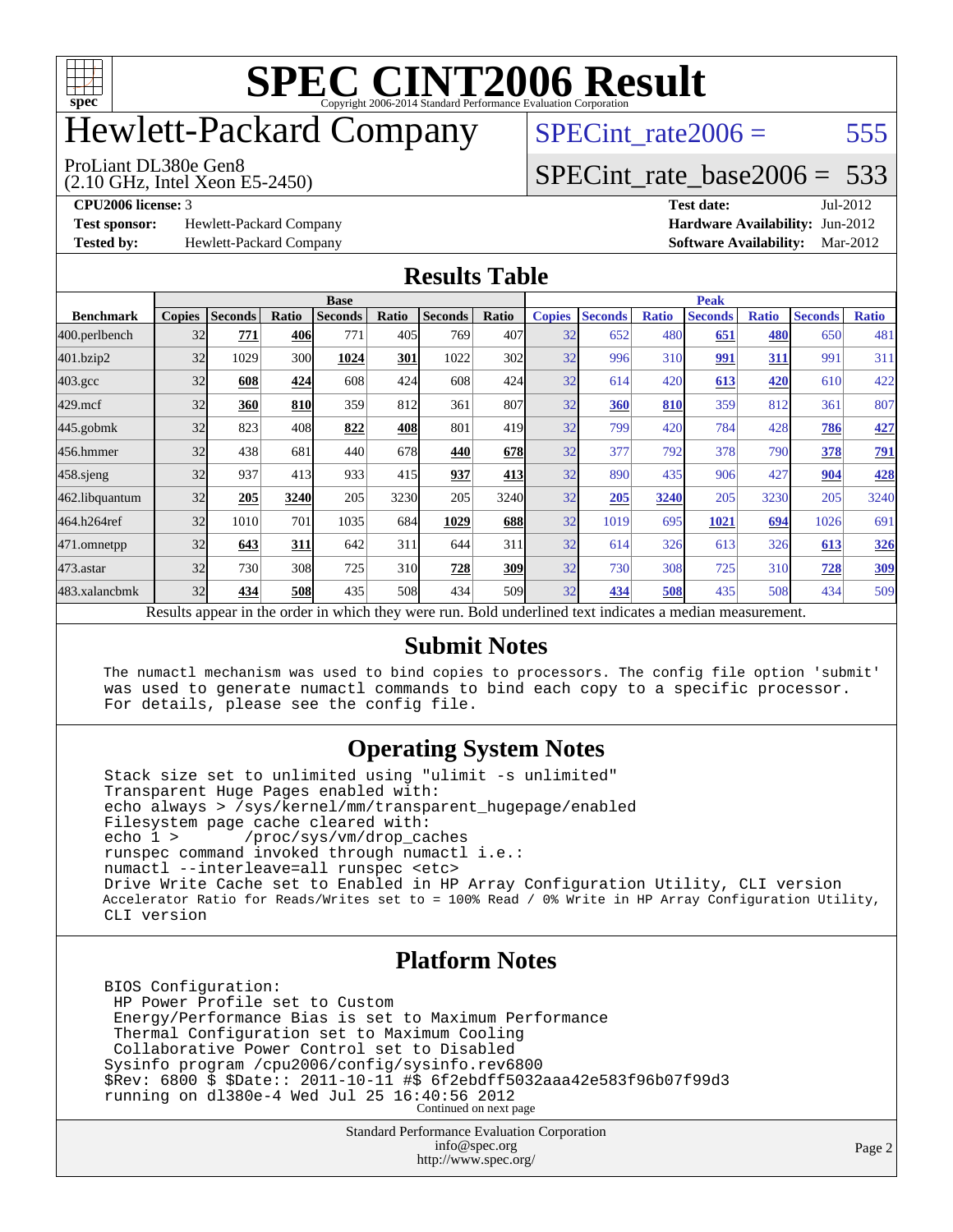

## Hewlett-Packard Company

 $SPECTnt_rate2006 = 555$ [SPECint\\_rate\\_base2006 =](http://www.spec.org/auto/cpu2006/Docs/result-fields.html#SPECintratebase2006) 533

(2.10 GHz, Intel Xeon E5-2450) ProLiant DL380e Gen8

**[Test sponsor:](http://www.spec.org/auto/cpu2006/Docs/result-fields.html#Testsponsor)** Hewlett-Packard Company **[Hardware Availability:](http://www.spec.org/auto/cpu2006/Docs/result-fields.html#HardwareAvailability)** Jun-2012 **[Tested by:](http://www.spec.org/auto/cpu2006/Docs/result-fields.html#Testedby)** Hewlett-Packard Company **[Software Availability:](http://www.spec.org/auto/cpu2006/Docs/result-fields.html#SoftwareAvailability)** Mar-2012

**[CPU2006 license:](http://www.spec.org/auto/cpu2006/Docs/result-fields.html#CPU2006license)** 3 **[Test date:](http://www.spec.org/auto/cpu2006/Docs/result-fields.html#Testdate)** Jul-2012

#### **[Platform Notes \(Continued\)](http://www.spec.org/auto/cpu2006/Docs/result-fields.html#PlatformNotes)**

Standard Performance Evaluation Corporation This section contains SUT (System Under Test) info as seen by some common utilities. To remove or add to this section, see: <http://www.spec.org/cpu2006/Docs/config.html#sysinfo> From /proc/cpuinfo model name : Intel(R)  $Xeon(R)$  CPU E5-2450 0 @ 2.10GHz 2 "physical id"s (chips) 32 "processors" cores, siblings (Caution: counting these is hw and system dependent. The following excerpts from /proc/cpuinfo might not be reliable. Use with caution.) cpu cores : 8 siblings : 16 physical 0: cores 0 1 2 3 4 5 6 7 physical 1: cores 0 1 2 3 4 5 6 7 cache size : 20480 KB From /proc/meminfo<br>MemTotal: 99033568 kB HugePages\_Total: 0 Hugepagesize: 2048 kB /usr/bin/lsb\_release -d Red Hat Enterprise Linux Server release 6.2 (Santiago) From /etc/\*release\* /etc/\*version\* redhat-release: Red Hat Enterprise Linux Server release 6.2 (Santiago) system-release: Red Hat Enterprise Linux Server release 6.2 (Santiago) system-release-cpe: cpe:/o:redhat:enterprise\_linux:6server:ga:server uname -a: Linux dl380e-4 2.6.32-220.el6.x86\_64 #1 SMP Wed Nov 9 08:03:13 EST 2011 x86\_64 x86\_64 x86\_64 GNU/Linux run-level 3 Jul 25 16:38 SPEC is set to: /cpu2006<br>Filesystem Type Size Used Avail Use% Mounted on /dev/sda3 ext4 273G 13G 247G 5% / Additional information from dmidecode: BIOS HP P73 06/01/2012 Memory: 12x HP Not Specified 8 GB 1600 MHz 2 rank (End of data from sysinfo program)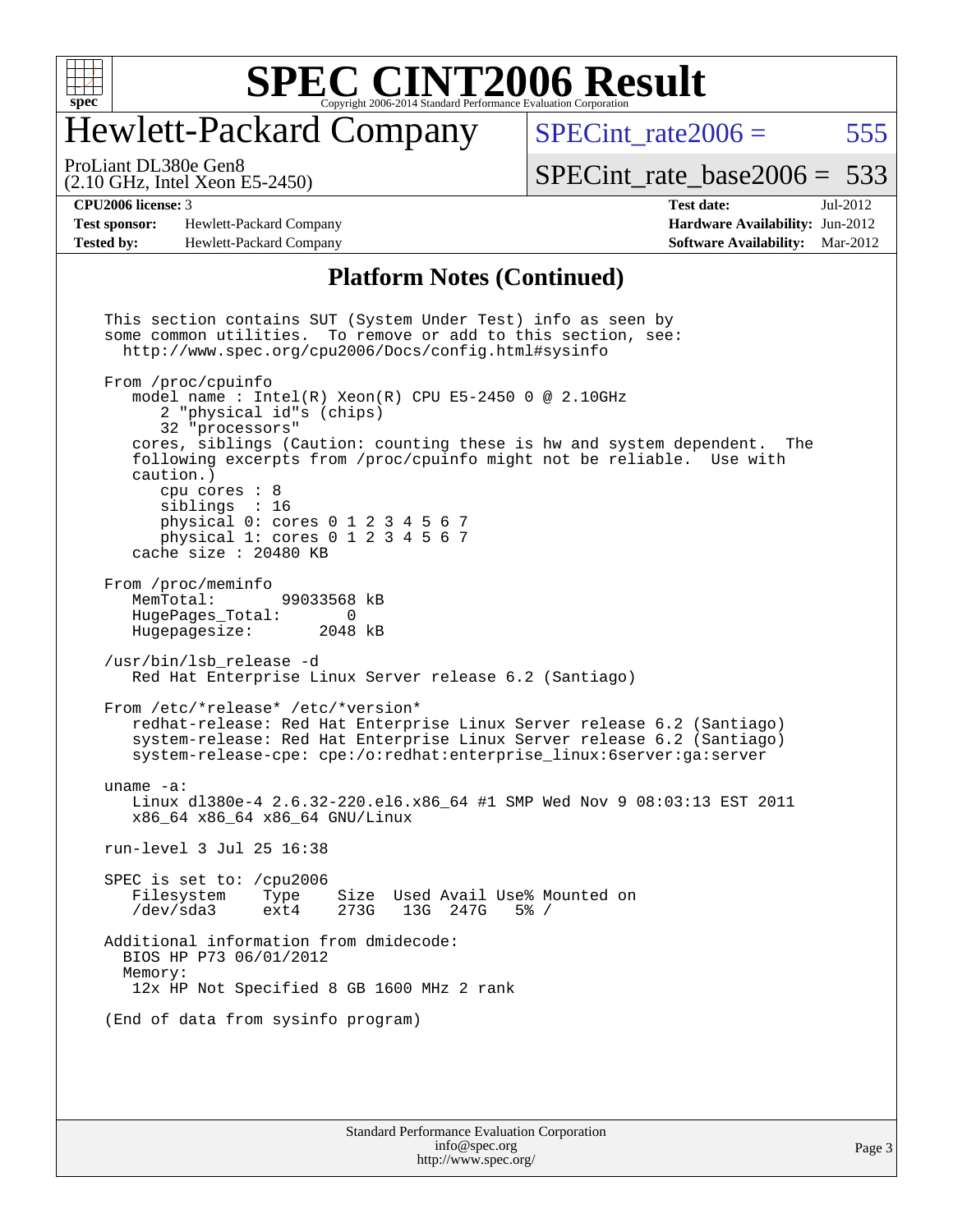

# Hewlett-Packard Company

SPECint rate $2006 = 555$ 

(2.10 GHz, Intel Xeon E5-2450) ProLiant DL380e Gen8

[SPECint\\_rate\\_base2006 =](http://www.spec.org/auto/cpu2006/Docs/result-fields.html#SPECintratebase2006) 533

**[Test sponsor:](http://www.spec.org/auto/cpu2006/Docs/result-fields.html#Testsponsor)** Hewlett-Packard Company **[Hardware Availability:](http://www.spec.org/auto/cpu2006/Docs/result-fields.html#HardwareAvailability)** Jun-2012 **[Tested by:](http://www.spec.org/auto/cpu2006/Docs/result-fields.html#Testedby)** Hewlett-Packard Company **[Software Availability:](http://www.spec.org/auto/cpu2006/Docs/result-fields.html#SoftwareAvailability)** Mar-2012

**[CPU2006 license:](http://www.spec.org/auto/cpu2006/Docs/result-fields.html#CPU2006license)** 3 **[Test date:](http://www.spec.org/auto/cpu2006/Docs/result-fields.html#Testdate)** Jul-2012

#### **[General Notes](http://www.spec.org/auto/cpu2006/Docs/result-fields.html#GeneralNotes)**

Environment variables set by runspec before the start of the run: KMP AFFINITY = "granularity=fine, compact,  $1,0$ " LD\_LIBRARY\_PATH = "/cpu2006/libs2/32:/cpu2006/libs2/64"

 Binaries compiled on a system with 1x Core i7-860 CPU + 8GB memory using RHEL5.5

**[Base Compiler Invocation](http://www.spec.org/auto/cpu2006/Docs/result-fields.html#BaseCompilerInvocation)**

[C benchmarks](http://www.spec.org/auto/cpu2006/Docs/result-fields.html#Cbenchmarks): [icc -m32](http://www.spec.org/cpu2006/results/res2012q3/cpu2006-20120730-23962.flags.html#user_CCbase_intel_icc_5ff4a39e364c98233615fdd38438c6f2)

[C++ benchmarks:](http://www.spec.org/auto/cpu2006/Docs/result-fields.html#CXXbenchmarks) [icpc -m32](http://www.spec.org/cpu2006/results/res2012q3/cpu2006-20120730-23962.flags.html#user_CXXbase_intel_icpc_4e5a5ef1a53fd332b3c49e69c3330699)

#### **[Base Portability Flags](http://www.spec.org/auto/cpu2006/Docs/result-fields.html#BasePortabilityFlags)**

 400.perlbench: [-DSPEC\\_CPU\\_LINUX\\_IA32](http://www.spec.org/cpu2006/results/res2012q3/cpu2006-20120730-23962.flags.html#b400.perlbench_baseCPORTABILITY_DSPEC_CPU_LINUX_IA32) 462.libquantum: [-DSPEC\\_CPU\\_LINUX](http://www.spec.org/cpu2006/results/res2012q3/cpu2006-20120730-23962.flags.html#b462.libquantum_baseCPORTABILITY_DSPEC_CPU_LINUX) 483.xalancbmk: [-DSPEC\\_CPU\\_LINUX](http://www.spec.org/cpu2006/results/res2012q3/cpu2006-20120730-23962.flags.html#b483.xalancbmk_baseCXXPORTABILITY_DSPEC_CPU_LINUX)

#### **[Base Optimization Flags](http://www.spec.org/auto/cpu2006/Docs/result-fields.html#BaseOptimizationFlags)**

[C benchmarks](http://www.spec.org/auto/cpu2006/Docs/result-fields.html#Cbenchmarks):

[-xSSE4.2](http://www.spec.org/cpu2006/results/res2012q3/cpu2006-20120730-23962.flags.html#user_CCbase_f-xSSE42_f91528193cf0b216347adb8b939d4107) [-ipo](http://www.spec.org/cpu2006/results/res2012q3/cpu2006-20120730-23962.flags.html#user_CCbase_f-ipo) [-O3](http://www.spec.org/cpu2006/results/res2012q3/cpu2006-20120730-23962.flags.html#user_CCbase_f-O3) [-no-prec-div](http://www.spec.org/cpu2006/results/res2012q3/cpu2006-20120730-23962.flags.html#user_CCbase_f-no-prec-div) [-opt-prefetch](http://www.spec.org/cpu2006/results/res2012q3/cpu2006-20120730-23962.flags.html#user_CCbase_f-opt-prefetch) [-opt-mem-layout-trans=3](http://www.spec.org/cpu2006/results/res2012q3/cpu2006-20120730-23962.flags.html#user_CCbase_f-opt-mem-layout-trans_a7b82ad4bd7abf52556d4961a2ae94d5)

[C++ benchmarks:](http://www.spec.org/auto/cpu2006/Docs/result-fields.html#CXXbenchmarks)

[-xSSE4.2](http://www.spec.org/cpu2006/results/res2012q3/cpu2006-20120730-23962.flags.html#user_CXXbase_f-xSSE42_f91528193cf0b216347adb8b939d4107) [-ipo](http://www.spec.org/cpu2006/results/res2012q3/cpu2006-20120730-23962.flags.html#user_CXXbase_f-ipo) [-O3](http://www.spec.org/cpu2006/results/res2012q3/cpu2006-20120730-23962.flags.html#user_CXXbase_f-O3) [-no-prec-div](http://www.spec.org/cpu2006/results/res2012q3/cpu2006-20120730-23962.flags.html#user_CXXbase_f-no-prec-div) [-opt-prefetch](http://www.spec.org/cpu2006/results/res2012q3/cpu2006-20120730-23962.flags.html#user_CXXbase_f-opt-prefetch) [-opt-mem-layout-trans=3](http://www.spec.org/cpu2006/results/res2012q3/cpu2006-20120730-23962.flags.html#user_CXXbase_f-opt-mem-layout-trans_a7b82ad4bd7abf52556d4961a2ae94d5) [-Wl,-z,muldefs](http://www.spec.org/cpu2006/results/res2012q3/cpu2006-20120730-23962.flags.html#user_CXXbase_link_force_multiple1_74079c344b956b9658436fd1b6dd3a8a) [-L/smartheap -lsmartheap](http://www.spec.org/cpu2006/results/res2012q3/cpu2006-20120730-23962.flags.html#user_CXXbase_SmartHeap_7c9e394a5779e1a7fec7c221e123830c)

#### **[Base Other Flags](http://www.spec.org/auto/cpu2006/Docs/result-fields.html#BaseOtherFlags)**

[C benchmarks](http://www.spec.org/auto/cpu2006/Docs/result-fields.html#Cbenchmarks):

403.gcc: [-Dalloca=\\_alloca](http://www.spec.org/cpu2006/results/res2012q3/cpu2006-20120730-23962.flags.html#b403.gcc_baseEXTRA_CFLAGS_Dalloca_be3056838c12de2578596ca5467af7f3)

#### **[Peak Compiler Invocation](http://www.spec.org/auto/cpu2006/Docs/result-fields.html#PeakCompilerInvocation)**

[C benchmarks \(except as noted below\)](http://www.spec.org/auto/cpu2006/Docs/result-fields.html#Cbenchmarksexceptasnotedbelow): [icc -m32](http://www.spec.org/cpu2006/results/res2012q3/cpu2006-20120730-23962.flags.html#user_CCpeak_intel_icc_5ff4a39e364c98233615fdd38438c6f2)

Continued on next page

Standard Performance Evaluation Corporation [info@spec.org](mailto:info@spec.org) <http://www.spec.org/>

Page 4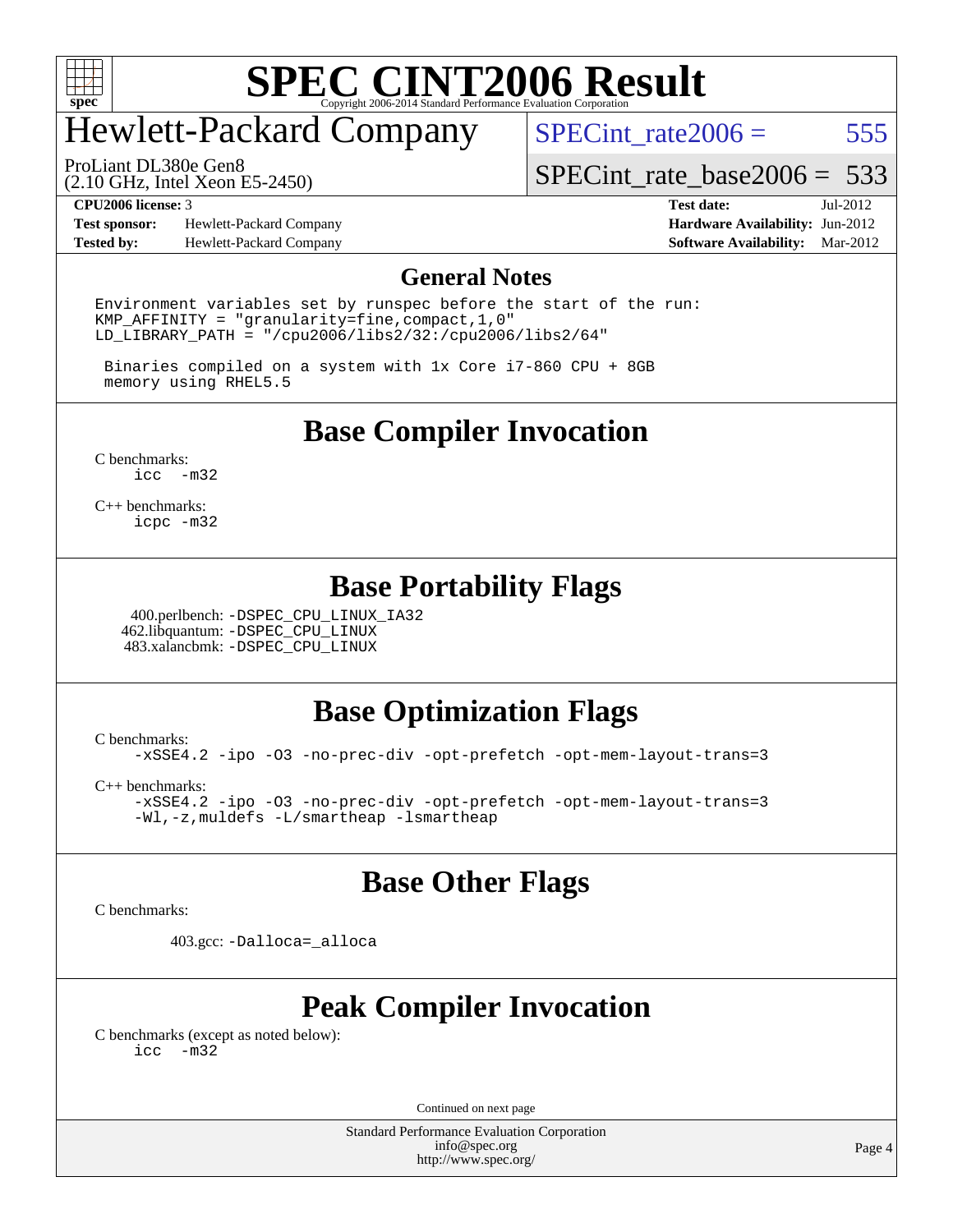

# Hewlett-Packard Company

 $SPECTnt_rate2006 = 555$ 

(2.10 GHz, Intel Xeon E5-2450) ProLiant DL380e Gen8

SPECint rate base  $2006 = 533$ 

**[Test sponsor:](http://www.spec.org/auto/cpu2006/Docs/result-fields.html#Testsponsor)** Hewlett-Packard Company **[Hardware Availability:](http://www.spec.org/auto/cpu2006/Docs/result-fields.html#HardwareAvailability)** Jun-2012 **[Tested by:](http://www.spec.org/auto/cpu2006/Docs/result-fields.html#Testedby)** Hewlett-Packard Company **[Software Availability:](http://www.spec.org/auto/cpu2006/Docs/result-fields.html#SoftwareAvailability)** Mar-2012

**[CPU2006 license:](http://www.spec.org/auto/cpu2006/Docs/result-fields.html#CPU2006license)** 3 **[Test date:](http://www.spec.org/auto/cpu2006/Docs/result-fields.html#Testdate)** Jul-2012

### **[Peak Compiler Invocation \(Continued\)](http://www.spec.org/auto/cpu2006/Docs/result-fields.html#PeakCompilerInvocation)**

- 400.perlbench: [icc -m64](http://www.spec.org/cpu2006/results/res2012q3/cpu2006-20120730-23962.flags.html#user_peakCCLD400_perlbench_intel_icc_64bit_bda6cc9af1fdbb0edc3795bac97ada53)
	- 401.bzip2: [icc -m64](http://www.spec.org/cpu2006/results/res2012q3/cpu2006-20120730-23962.flags.html#user_peakCCLD401_bzip2_intel_icc_64bit_bda6cc9af1fdbb0edc3795bac97ada53)
	- 456.hmmer: [icc -m64](http://www.spec.org/cpu2006/results/res2012q3/cpu2006-20120730-23962.flags.html#user_peakCCLD456_hmmer_intel_icc_64bit_bda6cc9af1fdbb0edc3795bac97ada53)
	- 458.sjeng: [icc -m64](http://www.spec.org/cpu2006/results/res2012q3/cpu2006-20120730-23962.flags.html#user_peakCCLD458_sjeng_intel_icc_64bit_bda6cc9af1fdbb0edc3795bac97ada53)

[C++ benchmarks:](http://www.spec.org/auto/cpu2006/Docs/result-fields.html#CXXbenchmarks) [icpc -m32](http://www.spec.org/cpu2006/results/res2012q3/cpu2006-20120730-23962.flags.html#user_CXXpeak_intel_icpc_4e5a5ef1a53fd332b3c49e69c3330699)

#### **[Peak Portability Flags](http://www.spec.org/auto/cpu2006/Docs/result-fields.html#PeakPortabilityFlags)**

 400.perlbench: [-DSPEC\\_CPU\\_LP64](http://www.spec.org/cpu2006/results/res2012q3/cpu2006-20120730-23962.flags.html#b400.perlbench_peakCPORTABILITY_DSPEC_CPU_LP64) [-DSPEC\\_CPU\\_LINUX\\_X64](http://www.spec.org/cpu2006/results/res2012q3/cpu2006-20120730-23962.flags.html#b400.perlbench_peakCPORTABILITY_DSPEC_CPU_LINUX_X64) 401.bzip2: [-DSPEC\\_CPU\\_LP64](http://www.spec.org/cpu2006/results/res2012q3/cpu2006-20120730-23962.flags.html#suite_peakCPORTABILITY401_bzip2_DSPEC_CPU_LP64) 456.hmmer: [-DSPEC\\_CPU\\_LP64](http://www.spec.org/cpu2006/results/res2012q3/cpu2006-20120730-23962.flags.html#suite_peakCPORTABILITY456_hmmer_DSPEC_CPU_LP64) 458.sjeng: [-DSPEC\\_CPU\\_LP64](http://www.spec.org/cpu2006/results/res2012q3/cpu2006-20120730-23962.flags.html#suite_peakCPORTABILITY458_sjeng_DSPEC_CPU_LP64) 462.libquantum: [-DSPEC\\_CPU\\_LINUX](http://www.spec.org/cpu2006/results/res2012q3/cpu2006-20120730-23962.flags.html#b462.libquantum_peakCPORTABILITY_DSPEC_CPU_LINUX) 483.xalancbmk: [-DSPEC\\_CPU\\_LINUX](http://www.spec.org/cpu2006/results/res2012q3/cpu2006-20120730-23962.flags.html#b483.xalancbmk_peakCXXPORTABILITY_DSPEC_CPU_LINUX)

### **[Peak Optimization Flags](http://www.spec.org/auto/cpu2006/Docs/result-fields.html#PeakOptimizationFlags)**

[C benchmarks](http://www.spec.org/auto/cpu2006/Docs/result-fields.html#Cbenchmarks):

 400.perlbench: [-xSSE4.2](http://www.spec.org/cpu2006/results/res2012q3/cpu2006-20120730-23962.flags.html#user_peakPASS2_CFLAGSPASS2_LDCFLAGS400_perlbench_f-xSSE42_f91528193cf0b216347adb8b939d4107)(pass 2) [-prof-gen](http://www.spec.org/cpu2006/results/res2012q3/cpu2006-20120730-23962.flags.html#user_peakPASS1_CFLAGSPASS1_LDCFLAGS400_perlbench_prof_gen_e43856698f6ca7b7e442dfd80e94a8fc)(pass 1) [-ipo](http://www.spec.org/cpu2006/results/res2012q3/cpu2006-20120730-23962.flags.html#user_peakPASS2_CFLAGSPASS2_LDCFLAGS400_perlbench_f-ipo)(pass 2) [-O3](http://www.spec.org/cpu2006/results/res2012q3/cpu2006-20120730-23962.flags.html#user_peakPASS2_CFLAGSPASS2_LDCFLAGS400_perlbench_f-O3)(pass 2) [-no-prec-div](http://www.spec.org/cpu2006/results/res2012q3/cpu2006-20120730-23962.flags.html#user_peakPASS2_CFLAGSPASS2_LDCFLAGS400_perlbench_f-no-prec-div)(pass 2) [-prof-use](http://www.spec.org/cpu2006/results/res2012q3/cpu2006-20120730-23962.flags.html#user_peakPASS2_CFLAGSPASS2_LDCFLAGS400_perlbench_prof_use_bccf7792157ff70d64e32fe3e1250b55)(pass 2) [-auto-ilp32](http://www.spec.org/cpu2006/results/res2012q3/cpu2006-20120730-23962.flags.html#user_peakCOPTIMIZE400_perlbench_f-auto-ilp32) 401.bzip2: [-xSSE4.2](http://www.spec.org/cpu2006/results/res2012q3/cpu2006-20120730-23962.flags.html#user_peakPASS2_CFLAGSPASS2_LDCFLAGS401_bzip2_f-xSSE42_f91528193cf0b216347adb8b939d4107)(pass 2) [-prof-gen](http://www.spec.org/cpu2006/results/res2012q3/cpu2006-20120730-23962.flags.html#user_peakPASS1_CFLAGSPASS1_LDCFLAGS401_bzip2_prof_gen_e43856698f6ca7b7e442dfd80e94a8fc)(pass 1) [-ipo](http://www.spec.org/cpu2006/results/res2012q3/cpu2006-20120730-23962.flags.html#user_peakPASS2_CFLAGSPASS2_LDCFLAGS401_bzip2_f-ipo)(pass 2) [-O3](http://www.spec.org/cpu2006/results/res2012q3/cpu2006-20120730-23962.flags.html#user_peakPASS2_CFLAGSPASS2_LDCFLAGS401_bzip2_f-O3)(pass 2) [-no-prec-div](http://www.spec.org/cpu2006/results/res2012q3/cpu2006-20120730-23962.flags.html#user_peakPASS2_CFLAGSPASS2_LDCFLAGS401_bzip2_f-no-prec-div)(pass 2) [-prof-use](http://www.spec.org/cpu2006/results/res2012q3/cpu2006-20120730-23962.flags.html#user_peakPASS2_CFLAGSPASS2_LDCFLAGS401_bzip2_prof_use_bccf7792157ff70d64e32fe3e1250b55)(pass 2) [-opt-prefetch](http://www.spec.org/cpu2006/results/res2012q3/cpu2006-20120730-23962.flags.html#user_peakCOPTIMIZE401_bzip2_f-opt-prefetch) [-auto-ilp32](http://www.spec.org/cpu2006/results/res2012q3/cpu2006-20120730-23962.flags.html#user_peakCOPTIMIZE401_bzip2_f-auto-ilp32) [-ansi-alias](http://www.spec.org/cpu2006/results/res2012q3/cpu2006-20120730-23962.flags.html#user_peakCOPTIMIZE401_bzip2_f-ansi-alias) 403.gcc: [-xSSE4.2](http://www.spec.org/cpu2006/results/res2012q3/cpu2006-20120730-23962.flags.html#user_peakCOPTIMIZE403_gcc_f-xSSE42_f91528193cf0b216347adb8b939d4107) [-ipo](http://www.spec.org/cpu2006/results/res2012q3/cpu2006-20120730-23962.flags.html#user_peakCOPTIMIZE403_gcc_f-ipo) [-O3](http://www.spec.org/cpu2006/results/res2012q3/cpu2006-20120730-23962.flags.html#user_peakCOPTIMIZE403_gcc_f-O3) [-no-prec-div](http://www.spec.org/cpu2006/results/res2012q3/cpu2006-20120730-23962.flags.html#user_peakCOPTIMIZE403_gcc_f-no-prec-div)  $429$ .mcf: basepeak = yes 445.gobmk: [-xSSE4.2](http://www.spec.org/cpu2006/results/res2012q3/cpu2006-20120730-23962.flags.html#user_peakPASS2_CFLAGSPASS2_LDCFLAGS445_gobmk_f-xSSE42_f91528193cf0b216347adb8b939d4107)(pass 2) [-prof-gen](http://www.spec.org/cpu2006/results/res2012q3/cpu2006-20120730-23962.flags.html#user_peakPASS1_CFLAGSPASS1_LDCFLAGS445_gobmk_prof_gen_e43856698f6ca7b7e442dfd80e94a8fc)(pass 1) [-prof-use](http://www.spec.org/cpu2006/results/res2012q3/cpu2006-20120730-23962.flags.html#user_peakPASS2_CFLAGSPASS2_LDCFLAGS445_gobmk_prof_use_bccf7792157ff70d64e32fe3e1250b55)(pass 2) [-ansi-alias](http://www.spec.org/cpu2006/results/res2012q3/cpu2006-20120730-23962.flags.html#user_peakCOPTIMIZE445_gobmk_f-ansi-alias) [-opt-mem-layout-trans=3](http://www.spec.org/cpu2006/results/res2012q3/cpu2006-20120730-23962.flags.html#user_peakCOPTIMIZE445_gobmk_f-opt-mem-layout-trans_a7b82ad4bd7abf52556d4961a2ae94d5) 456.hmmer: [-xSSE4.2](http://www.spec.org/cpu2006/results/res2012q3/cpu2006-20120730-23962.flags.html#user_peakCOPTIMIZE456_hmmer_f-xSSE42_f91528193cf0b216347adb8b939d4107) [-ipo](http://www.spec.org/cpu2006/results/res2012q3/cpu2006-20120730-23962.flags.html#user_peakCOPTIMIZE456_hmmer_f-ipo) [-O3](http://www.spec.org/cpu2006/results/res2012q3/cpu2006-20120730-23962.flags.html#user_peakCOPTIMIZE456_hmmer_f-O3) [-no-prec-div](http://www.spec.org/cpu2006/results/res2012q3/cpu2006-20120730-23962.flags.html#user_peakCOPTIMIZE456_hmmer_f-no-prec-div) [-unroll2](http://www.spec.org/cpu2006/results/res2012q3/cpu2006-20120730-23962.flags.html#user_peakCOPTIMIZE456_hmmer_f-unroll_784dae83bebfb236979b41d2422d7ec2) [-auto-ilp32](http://www.spec.org/cpu2006/results/res2012q3/cpu2006-20120730-23962.flags.html#user_peakCOPTIMIZE456_hmmer_f-auto-ilp32) 458.sjeng: [-xSSE4.2](http://www.spec.org/cpu2006/results/res2012q3/cpu2006-20120730-23962.flags.html#user_peakPASS2_CFLAGSPASS2_LDCFLAGS458_sjeng_f-xSSE42_f91528193cf0b216347adb8b939d4107)(pass 2) [-prof-gen](http://www.spec.org/cpu2006/results/res2012q3/cpu2006-20120730-23962.flags.html#user_peakPASS1_CFLAGSPASS1_LDCFLAGS458_sjeng_prof_gen_e43856698f6ca7b7e442dfd80e94a8fc)(pass 1) [-ipo](http://www.spec.org/cpu2006/results/res2012q3/cpu2006-20120730-23962.flags.html#user_peakPASS2_CFLAGSPASS2_LDCFLAGS458_sjeng_f-ipo)(pass 2) [-O3](http://www.spec.org/cpu2006/results/res2012q3/cpu2006-20120730-23962.flags.html#user_peakPASS2_CFLAGSPASS2_LDCFLAGS458_sjeng_f-O3)(pass 2) [-no-prec-div](http://www.spec.org/cpu2006/results/res2012q3/cpu2006-20120730-23962.flags.html#user_peakPASS2_CFLAGSPASS2_LDCFLAGS458_sjeng_f-no-prec-div)(pass 2) [-prof-use](http://www.spec.org/cpu2006/results/res2012q3/cpu2006-20120730-23962.flags.html#user_peakPASS2_CFLAGSPASS2_LDCFLAGS458_sjeng_prof_use_bccf7792157ff70d64e32fe3e1250b55)(pass 2) [-unroll4](http://www.spec.org/cpu2006/results/res2012q3/cpu2006-20120730-23962.flags.html#user_peakCOPTIMIZE458_sjeng_f-unroll_4e5e4ed65b7fd20bdcd365bec371b81f) [-auto-ilp32](http://www.spec.org/cpu2006/results/res2012q3/cpu2006-20120730-23962.flags.html#user_peakCOPTIMIZE458_sjeng_f-auto-ilp32) Continued on next page

> Standard Performance Evaluation Corporation [info@spec.org](mailto:info@spec.org) <http://www.spec.org/>

Page 5